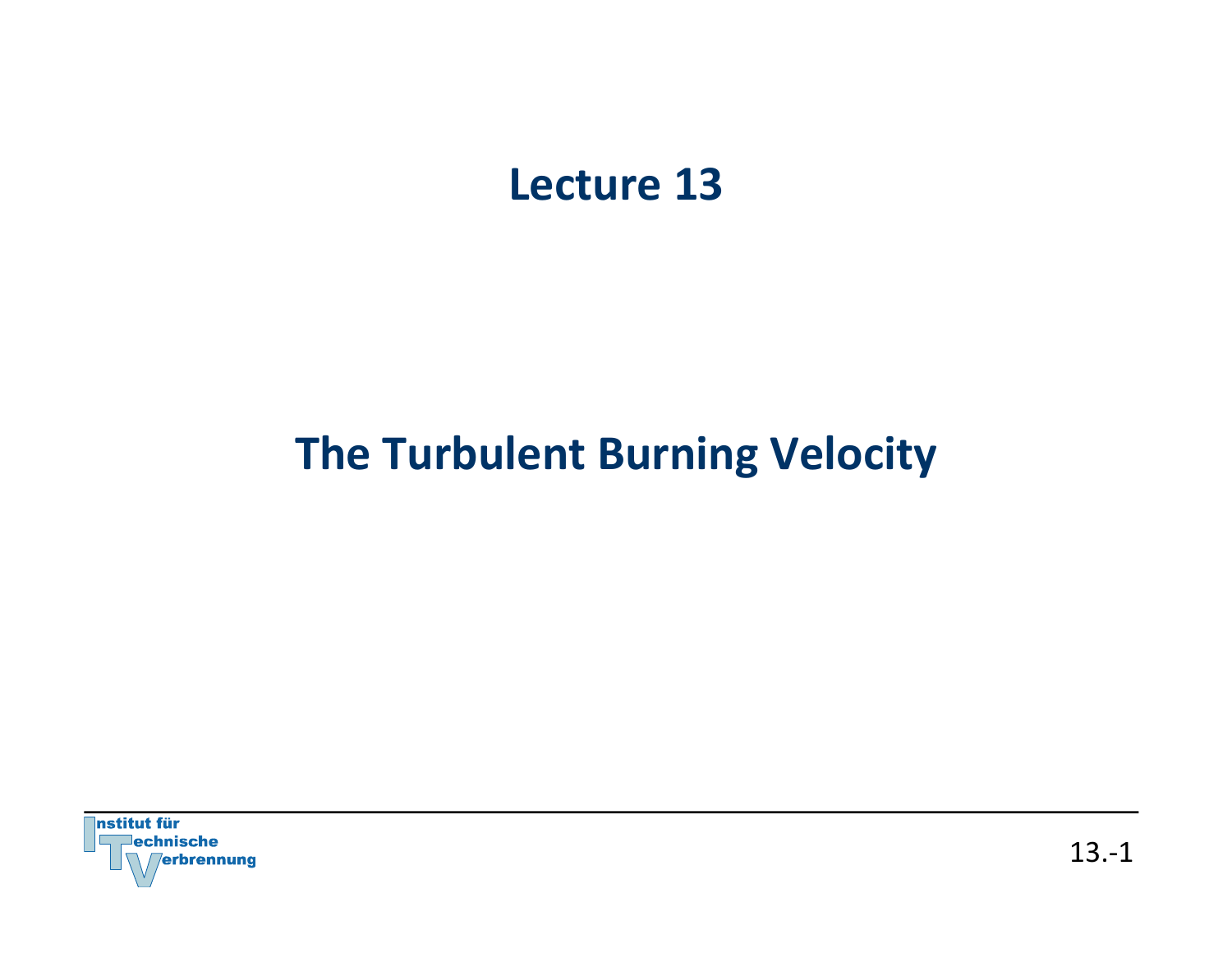#### **The Turbulent Burning Velocity**

- One of the most important unresolved problems in premixed turbulent combustion is that of the turbulent burning velocity
- This statement implies that the turbulent burning velocity is a well-defined quantity that only depends on local mean quantities
- The mean turbulent flame front is expected to propagate with that burning velocity relative to the flow field
- Gas expansion effects induced at the mean front will change the surrounding flow field and may generate instabilities in a similar way as flame instabilities of the Darrieus-Landau type are generated by a laminar flame front (cf. Clavin, 1985)

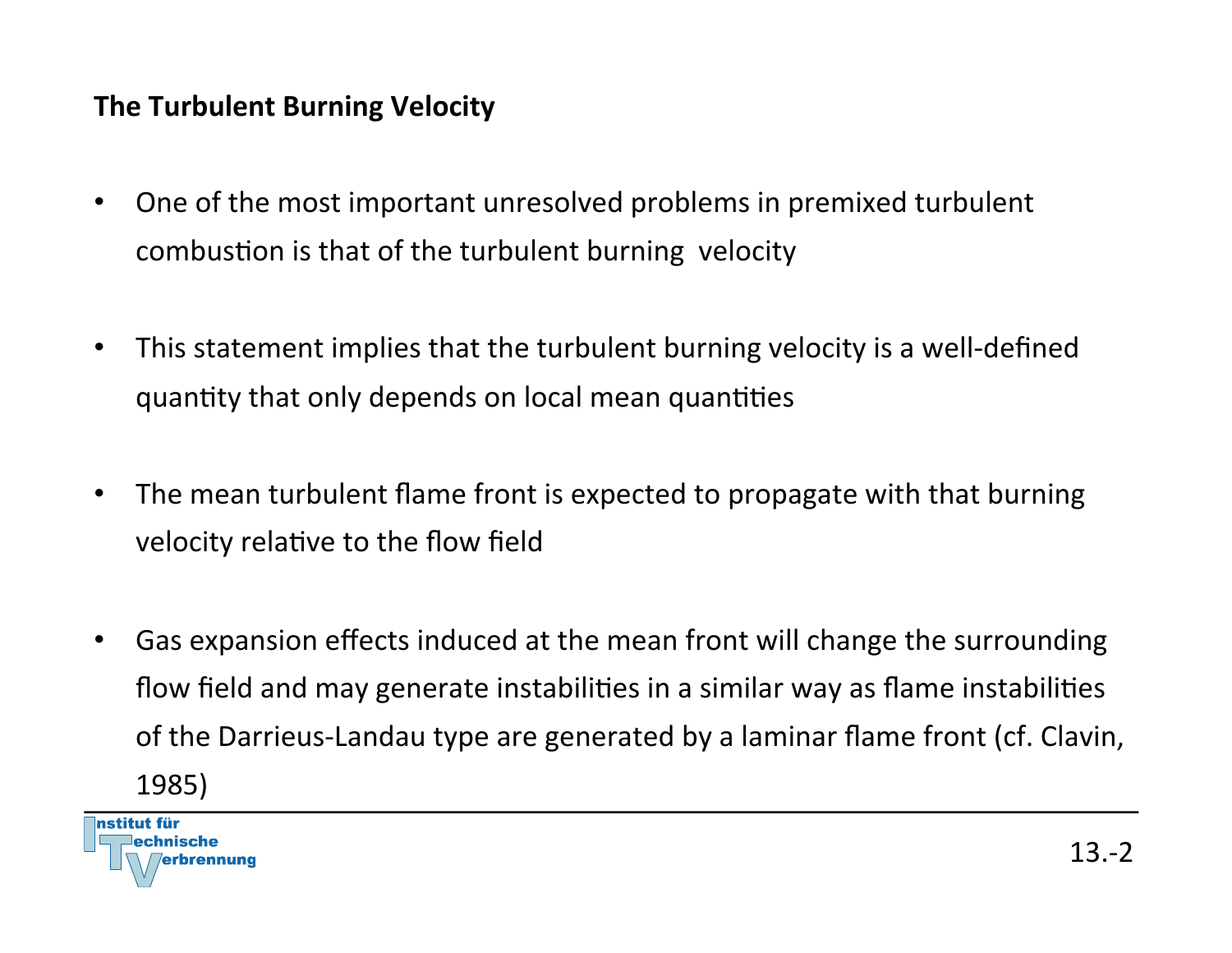#### Damköhler Theory for Turbulent Burning Velocity

- Damköhler (1940) was the first to present theoretical expressions for the turbulent burning velocity
- He identified two different regimes of premixed turbulent combustion, which he called large scale and small scale turbulence
- We will identify these two regimes with the corrugated flamelets regime and the thin reaction zones regime, respectively

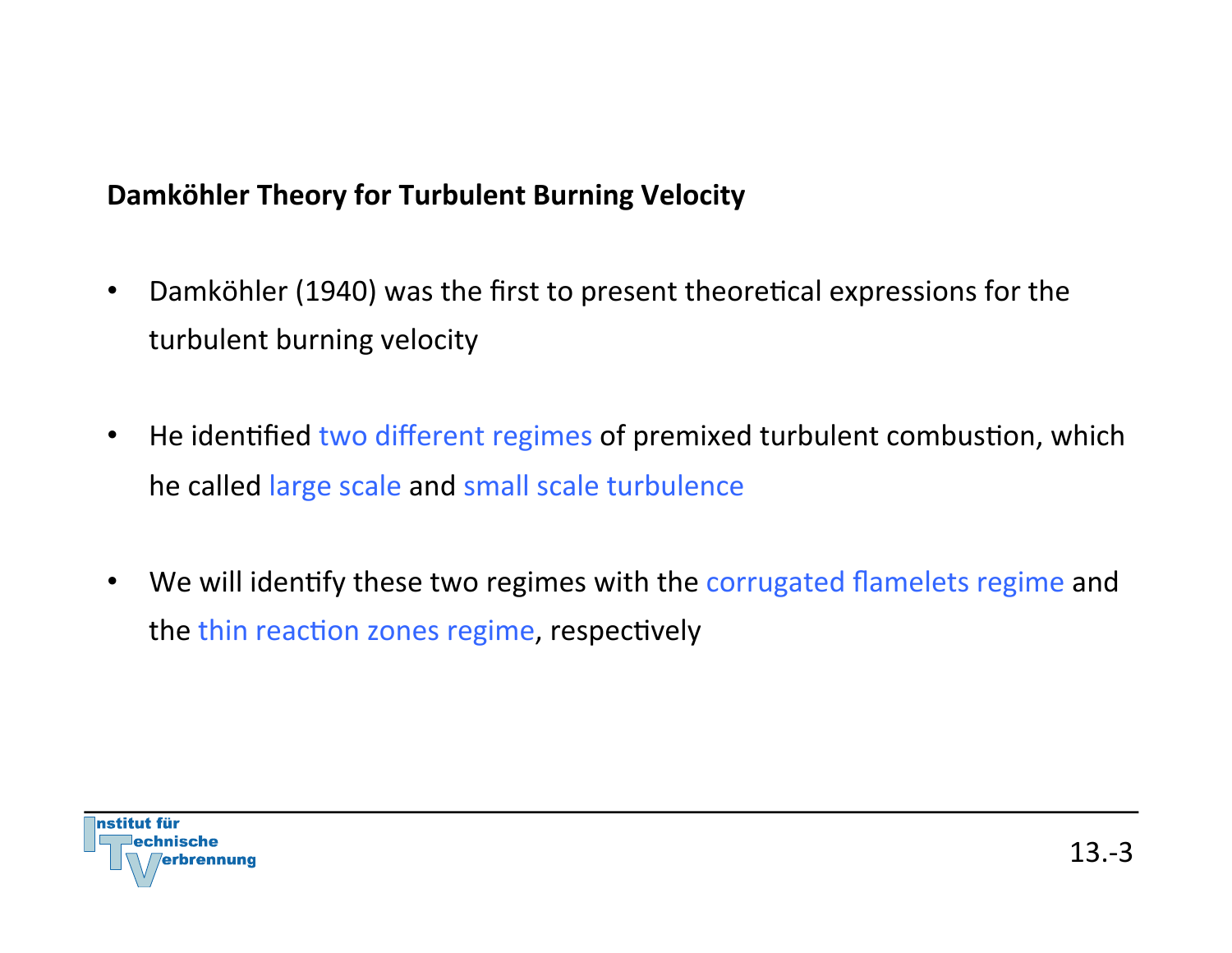• Damköhler equated mass flux through the instantaneous turbulent flame surface area  $A<sub>T</sub>$  with the mass flux through the cross sectional area A, using the laminar burning velocity s<sub>1</sub> for the mass flux through the instantaneous surface and the turbulent burning velocity  $s<sub>T</sub>$  for the mass flux through the cross-sectional area A as



 $\dot{m} = \rho_{u} s_L A_T = \bar{\rho}_{u} s_T A$ 

• The burning velocities  $s<sub>L</sub>$  and  $s<sub>T</sub>$  are defined with respect to the conditions in the unburnt mixture and the density  $\rho_{\mu}$  is assumed constant

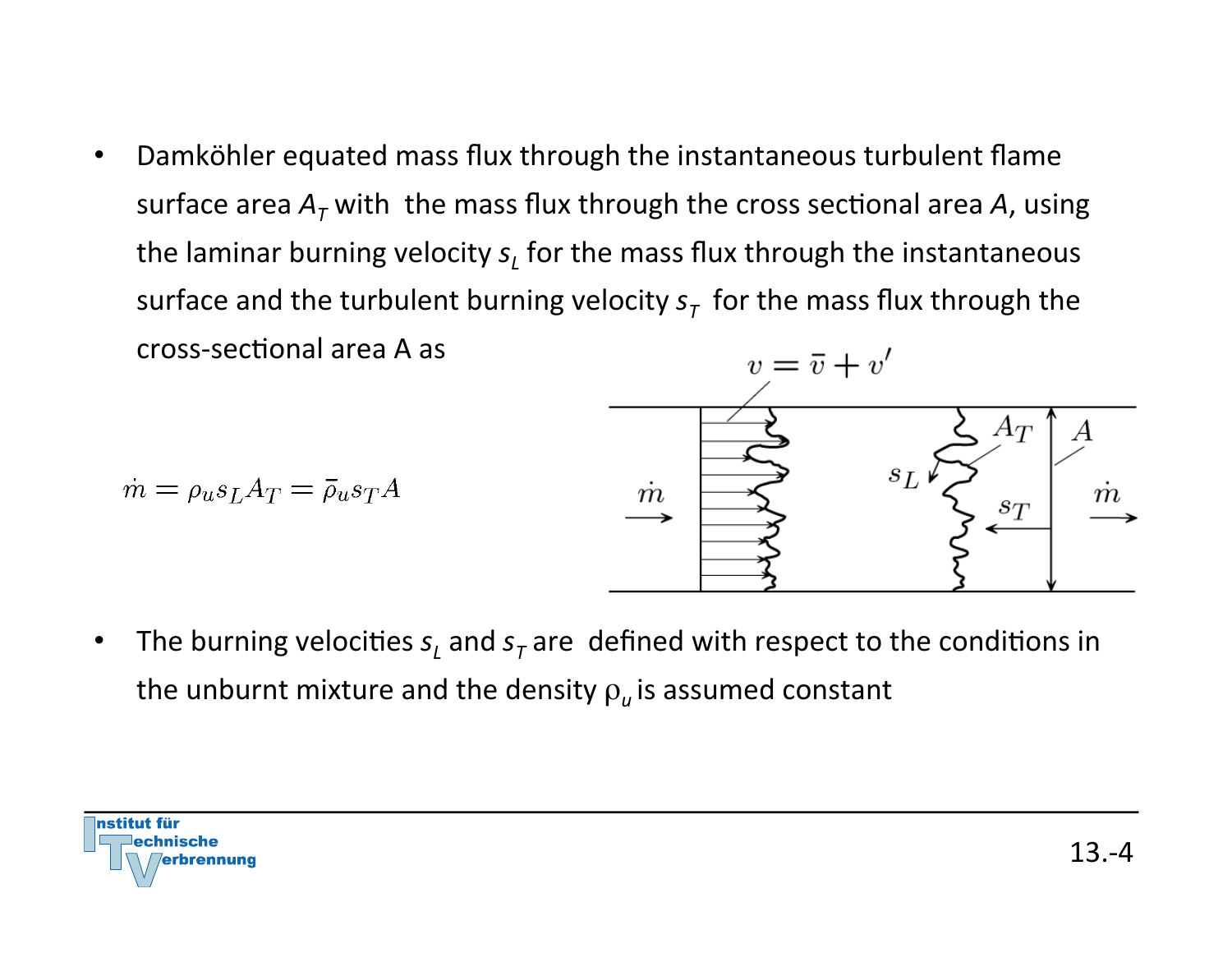

- Since only continuity is involved, averaging of the flame surface area can be performed at any length scale  $\Delta$  within the inertial range
- If  $\,\Delta$  is interpreted as a filter width one obtains a filtered flame surface area  $\widehat{A}_T$

$$
\dot{m} = \rho_u s_L A_T = \bar{\rho}_u s_T A
$$
 then also implies 
$$
s_L A_T = \hat{s}_T \hat{A}_T = s_T A
$$

• This shows that the product  $\widehat{s}_T\widehat{A}_T$  is inertial range invariant, similar to the dissipation in the inertial range of turbulence

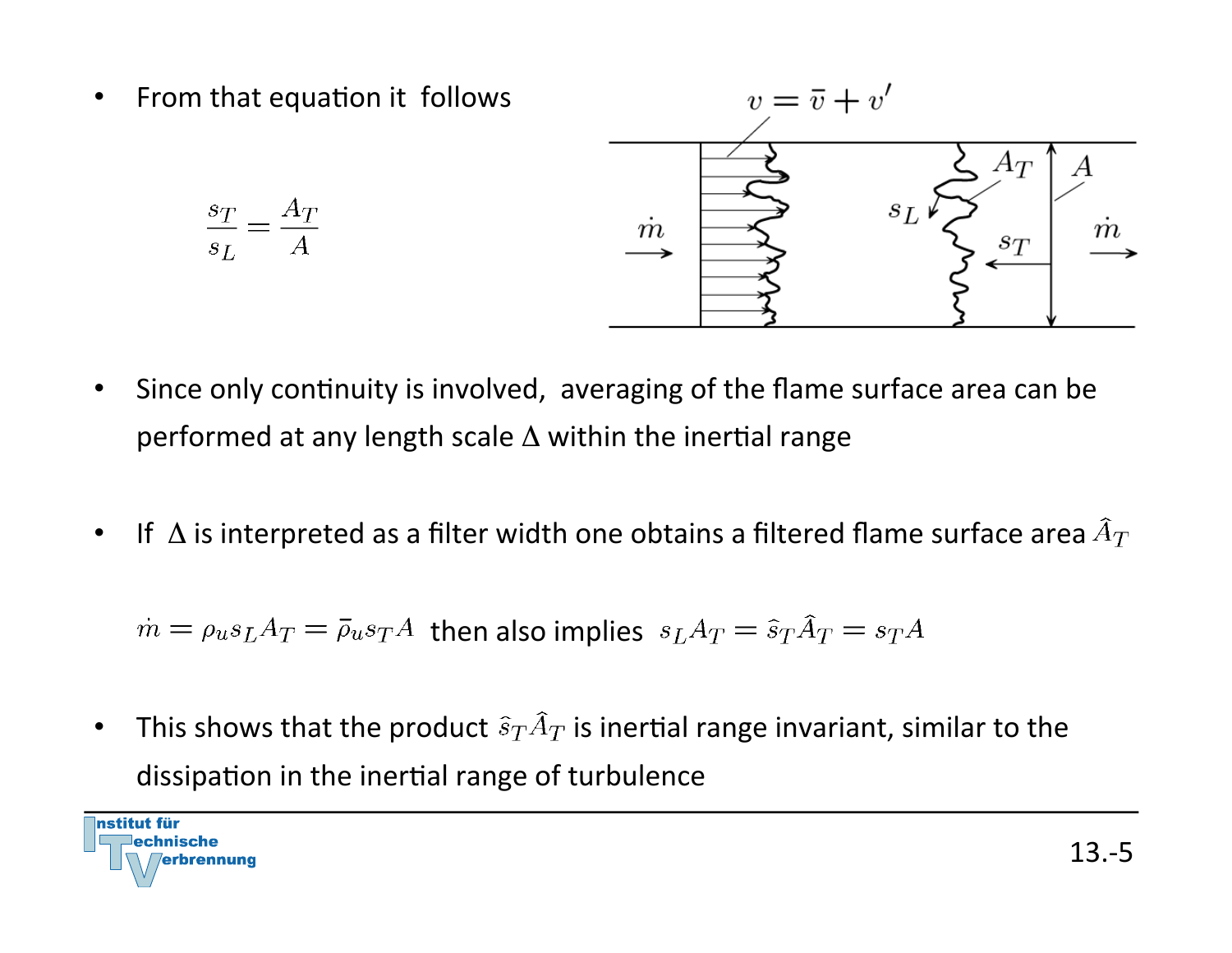- For large scale turbulence, Damköhler (1940) assumed that the interaction between a wrinkled flame front and the turbulent flow field is purely kinematic
- Using the geometrical analogy with a Bunsen flame, he related the area increase of the wrinkled flame surface area to the velocity fluctuation divided by the laminar burning velocity
- In a Bunsen flame, an increase in flow velocity leads to a proportional increase in flame area
- Hence the model

$$
\frac{A_T}{A} \sim \frac{v'}{s_L}
$$

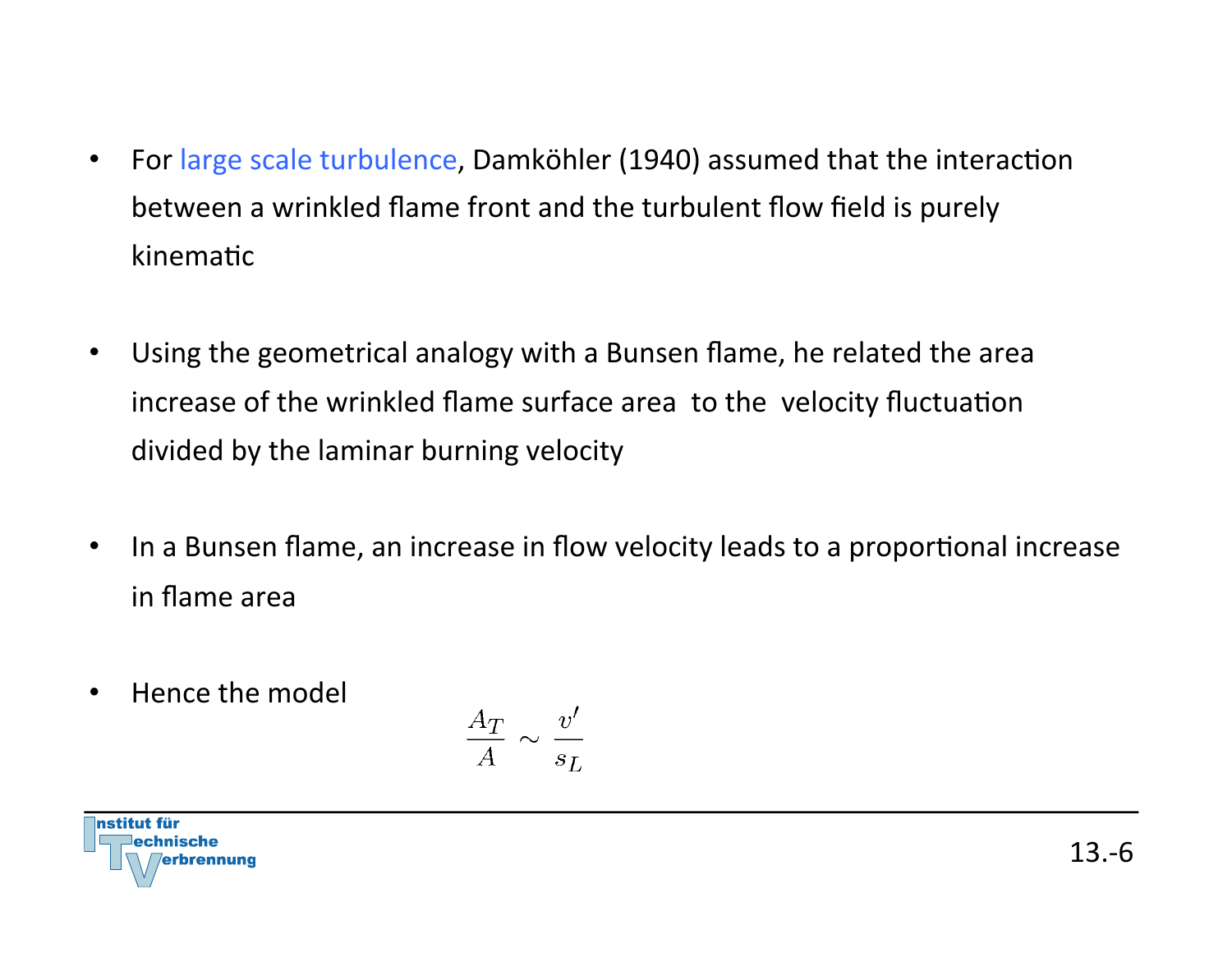• Combining 

leads to

$$
\frac{s_T}{s_L} = \frac{A_T}{A} \qquad \text{and} \qquad \frac{A_T}{A} \sim \frac{v'}{s_L}
$$

in the limit of large  $v'/s$ , which is a kinematic scaling

• We now want to show that this is consistent with the modeling assumption for the G-equation in the corrugated flamelets regime

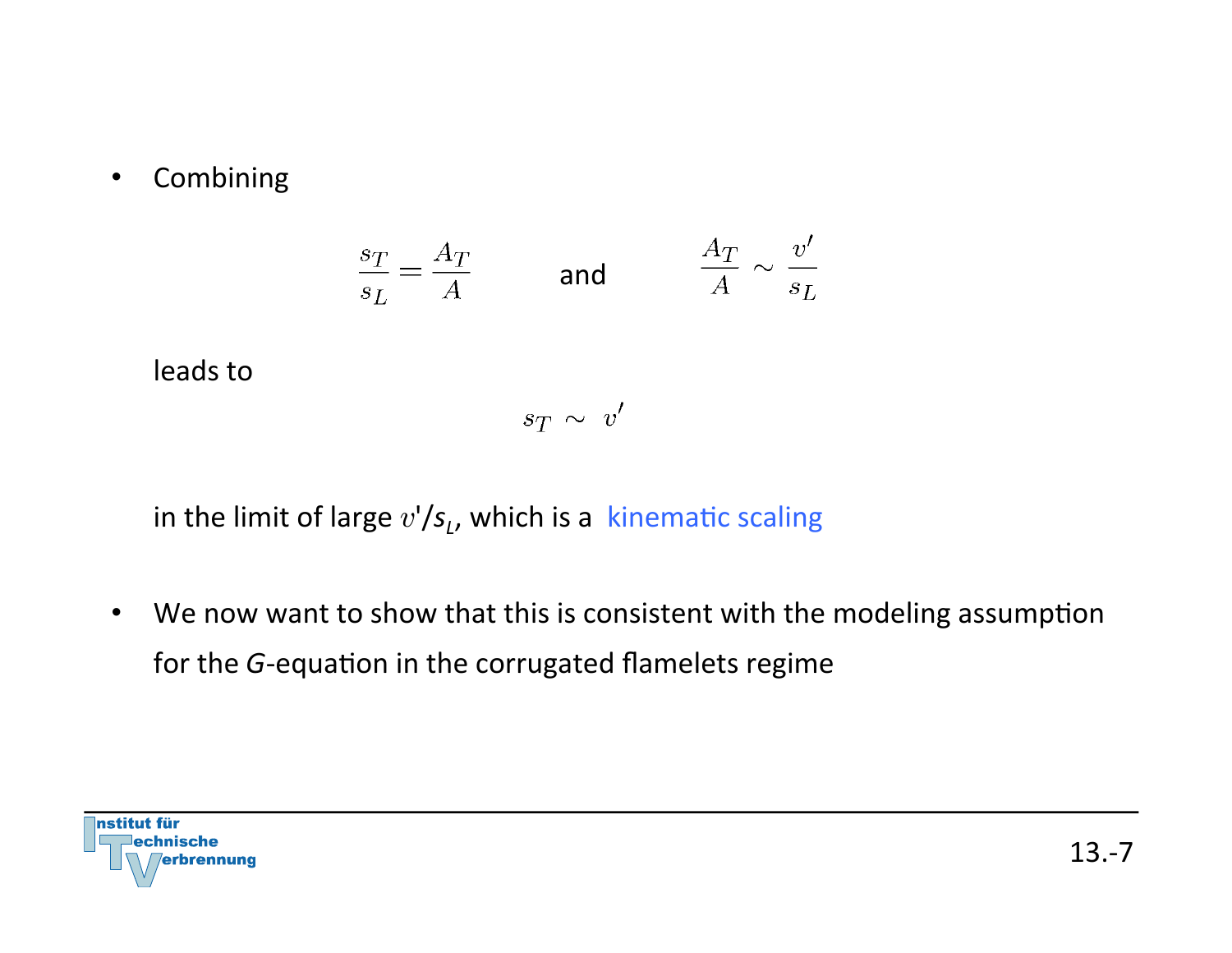- For small scale turbulence, which we will identify with the thin reaction zones regime, Damköhler (1940) argued that turbulence only modifies the transport between the reaction zone and the unburnt gas
- In analogy to the scaling relation for the laminar burning velocity

$$
s_L \, \sim \, \Big(\frac{D}{t_c}\Big)^{1/2}
$$

where  $t_c$  is the chemical time scale and *D* the molecular diffusivity, he proposes that the turbulent burning velocity can simply be obtained by replacing the laminar diffusivity  $D$  by the turbulent diffusivity  $D_t$ 

$$
s_T \, \sim \, \Bigl(\frac{D_t}{t_c}\Bigr)^{1/2}
$$

while the chemical time scale remains the same

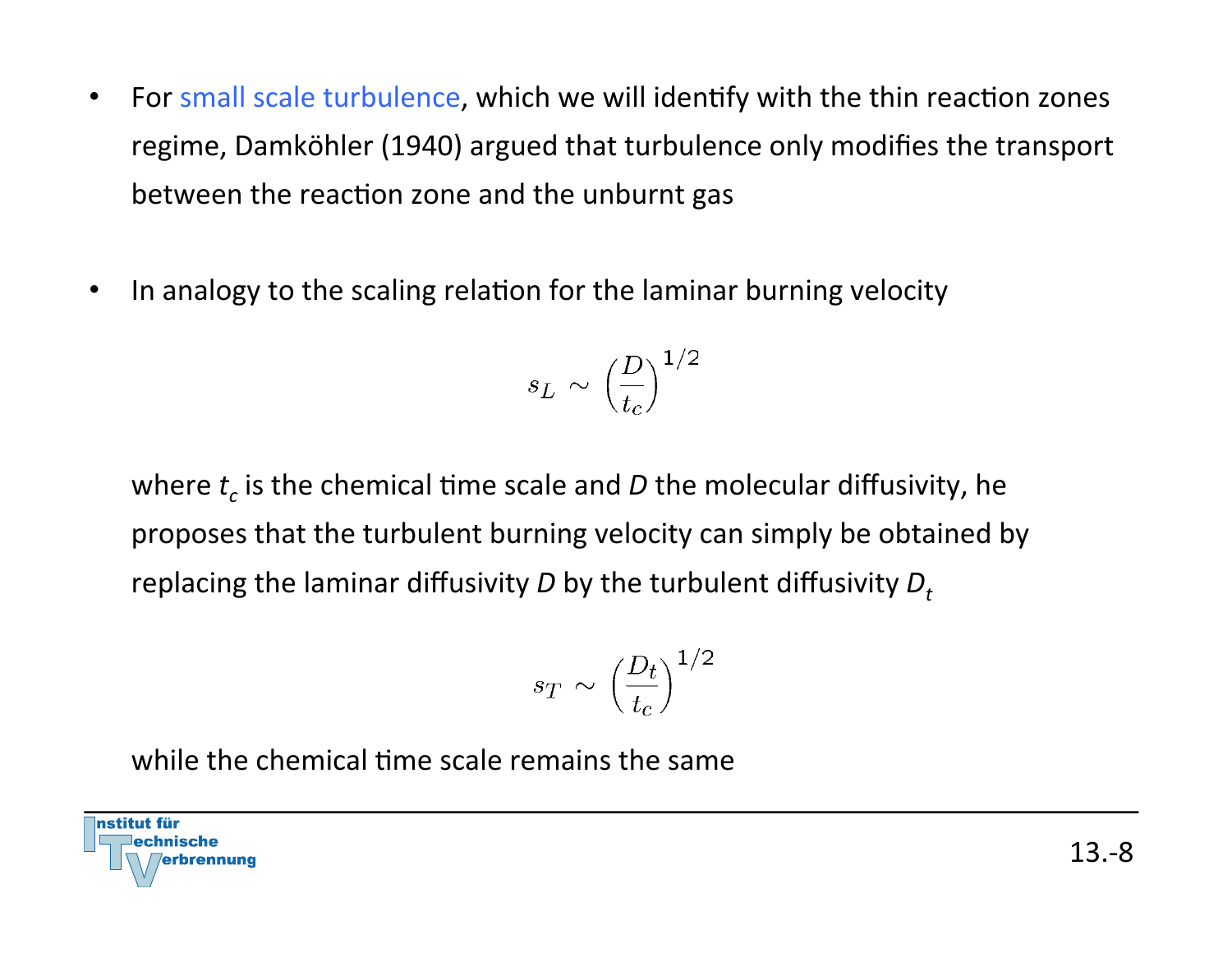- Here, it is implicitly assumed that the chemical time scale is not affected by turbulence
- This assumption breaks down when Kolmogorov eddies penetrate into the thin reaction zone
- This implies that there is an upper limit for the thin reaction zones regime which was identified as the condition  $Ka_{\delta} = 1$
- Combining

$$
s_L \sim \Big(\frac{D}{t_c}\Big)^{1/2} \quad \text{ and } \quad s_T \sim \Big(\frac{D_t}{t_c}\Big)^{1/2}
$$

the ratio of the turbulent to the laminar burning velocity becomes

$$
\frac{s_T}{s_L} \sim \left(\frac{D_T}{D}\right)^{1/2}
$$

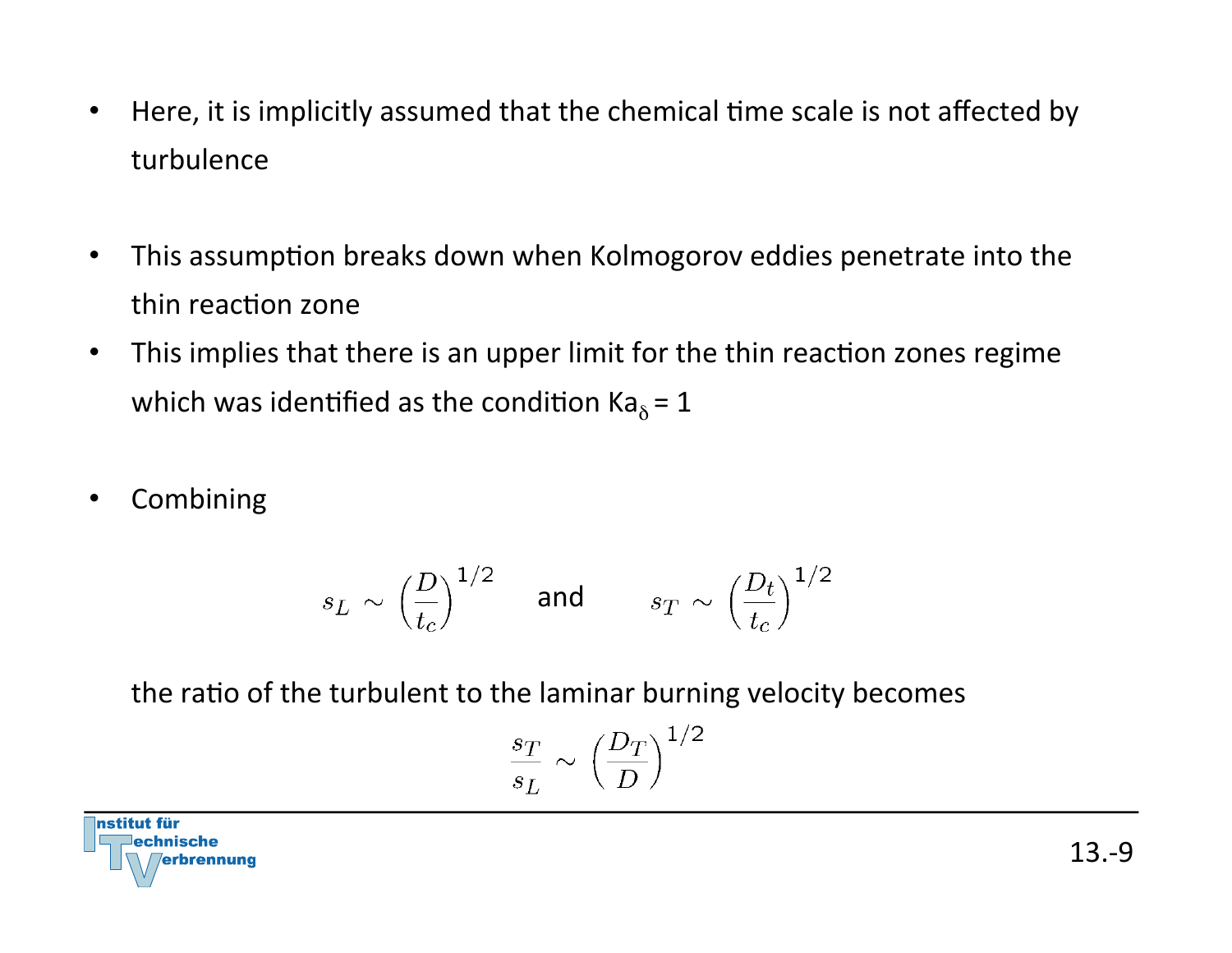• Since the turbulent diffusivity  $D<sub>T</sub>$  is proportional to the product  $v'\ell$ , and the laminar diffusivity is proportional to the product of the laminar burning velocity and the flame thickness  $\ell_F$  one may write

$$
\frac{s_T}{s_L} \sim \left(\frac{D_T}{D}\right)^{1/2}
$$

as 

$$
\frac{s_T}{s_L} \sim \left(\frac{v'}{s_L \, \ell_F}\right)^{1/2}
$$

showing that for small scale turbulence, the burning velocity ratio not only depends on the velocity ratio v'/s<sub>L</sub> but also on the length scale ratio  $I/I_F$ 

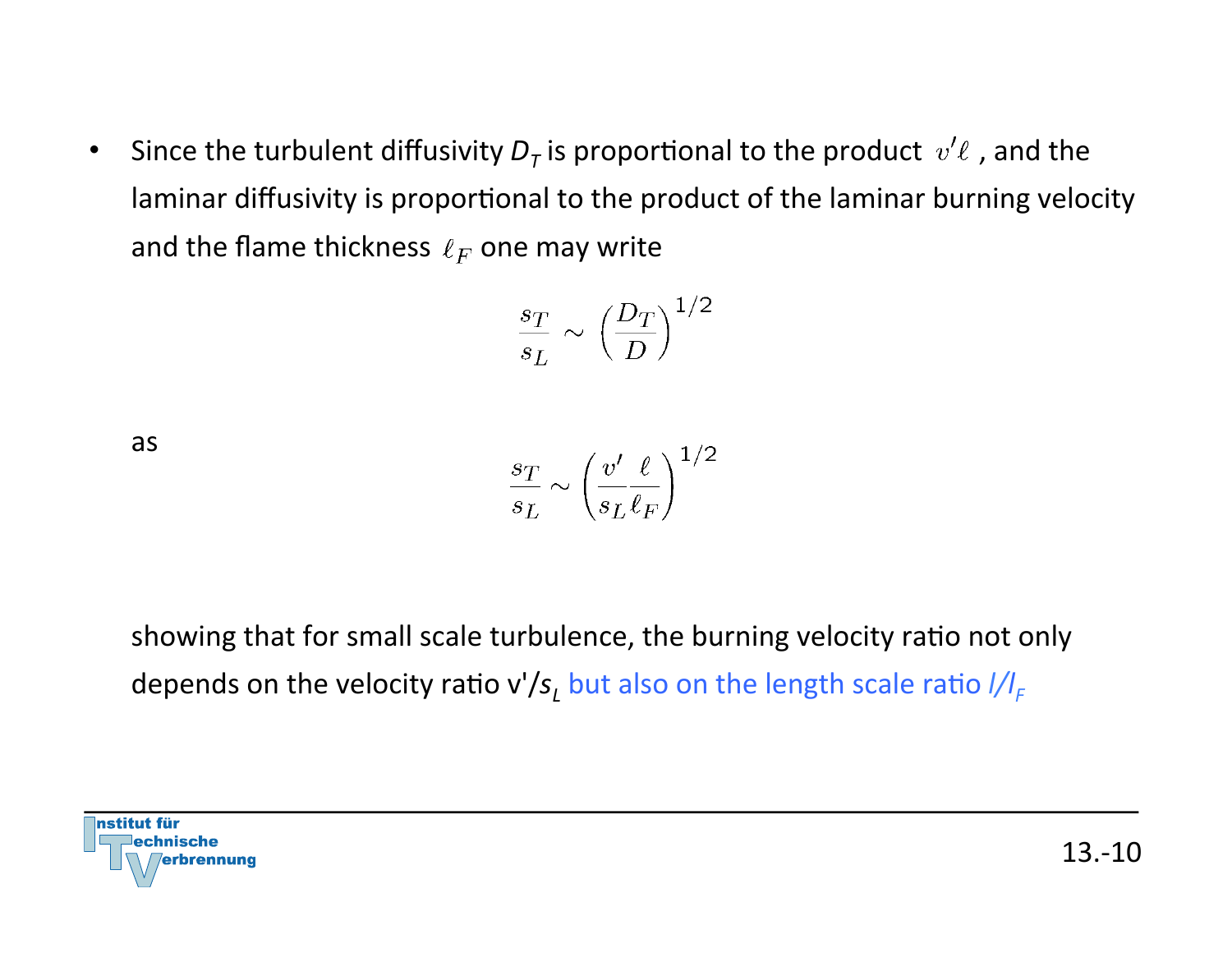- There were many attempts to modify Damköhler's analysis and to derive expressions that would reproduce the large amount of experimental data on turbulent burning velocities
- By introducing an adjustable exponent *n*, where  $0.5 < n < 1.0$

$$
s_T \, \sim \, \, v' \quad \text{and} \quad \quad \frac{s_T}{s_L} \sim \left( \frac{v'}{s_L \, \ell_F} \right)^{1/2}
$$

may be combined to obtain expressions of the form

$$
\frac{s_T}{s_L} = 1 + C \left(\frac{v'}{s_L}\right)^n
$$

- This includes the limit  $v' \rightarrow 0$  for laminar flame propagation where  $s_T = s_L$
- The constant *C* is expected to depend on the length scale ratio  $\ell/\ell_F$ .

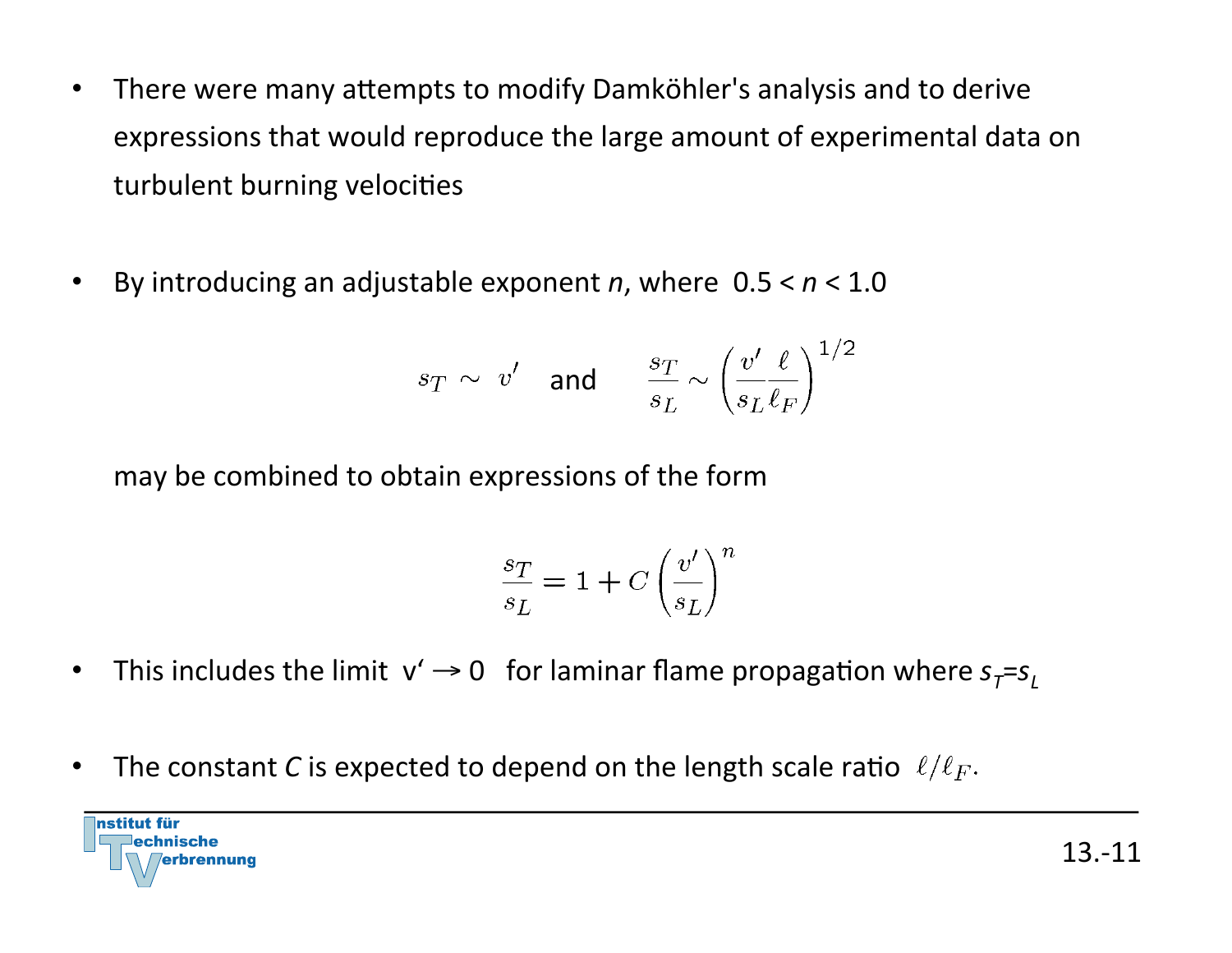- By comparison with experiments the exponent *n* is often found to be in the vicinity of 0.7 (cf. Williams, 1985)
- Attempts to justify a single exponent on the basis of dimensional analysis, however, fall short even of Damköhler's pioneering work who had recognized the existence of two different regimes in premixed turbulent combustion

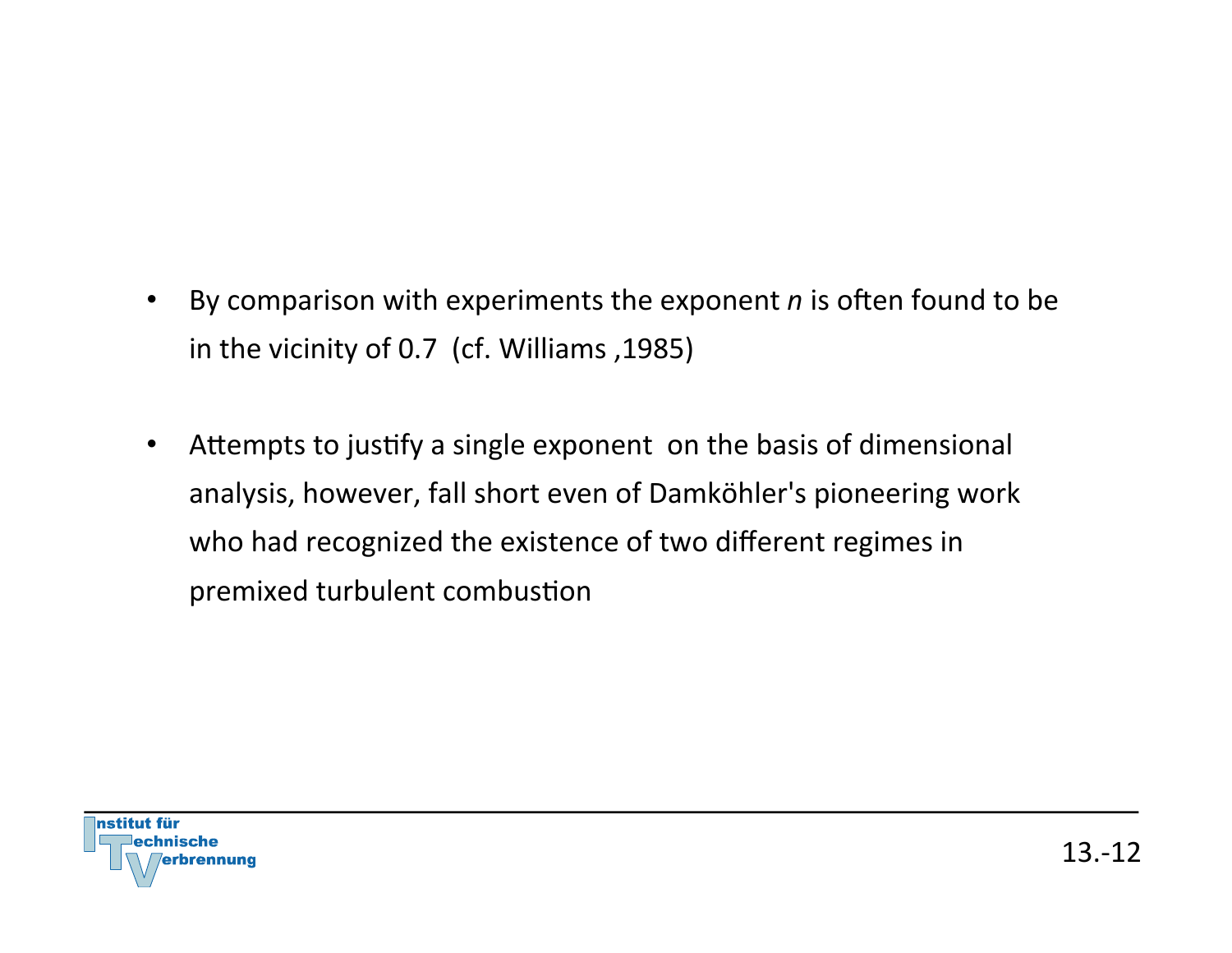- There is a large amount of data on turbulent burning velocities in the literature
- Correlations of this material, mostly presented in terms of the burning velocity ratio  $s_T/s$ , plotted as function of v'/s<sub>1</sub>, called the burning velocity diagram
- When experimental data from different authors are collected in such a diagram, they usually differ considerably



• In the review articles by Bray (1990) and Bradley (1992), the many physical parameters that affect the turbulent burning velocity are discussed

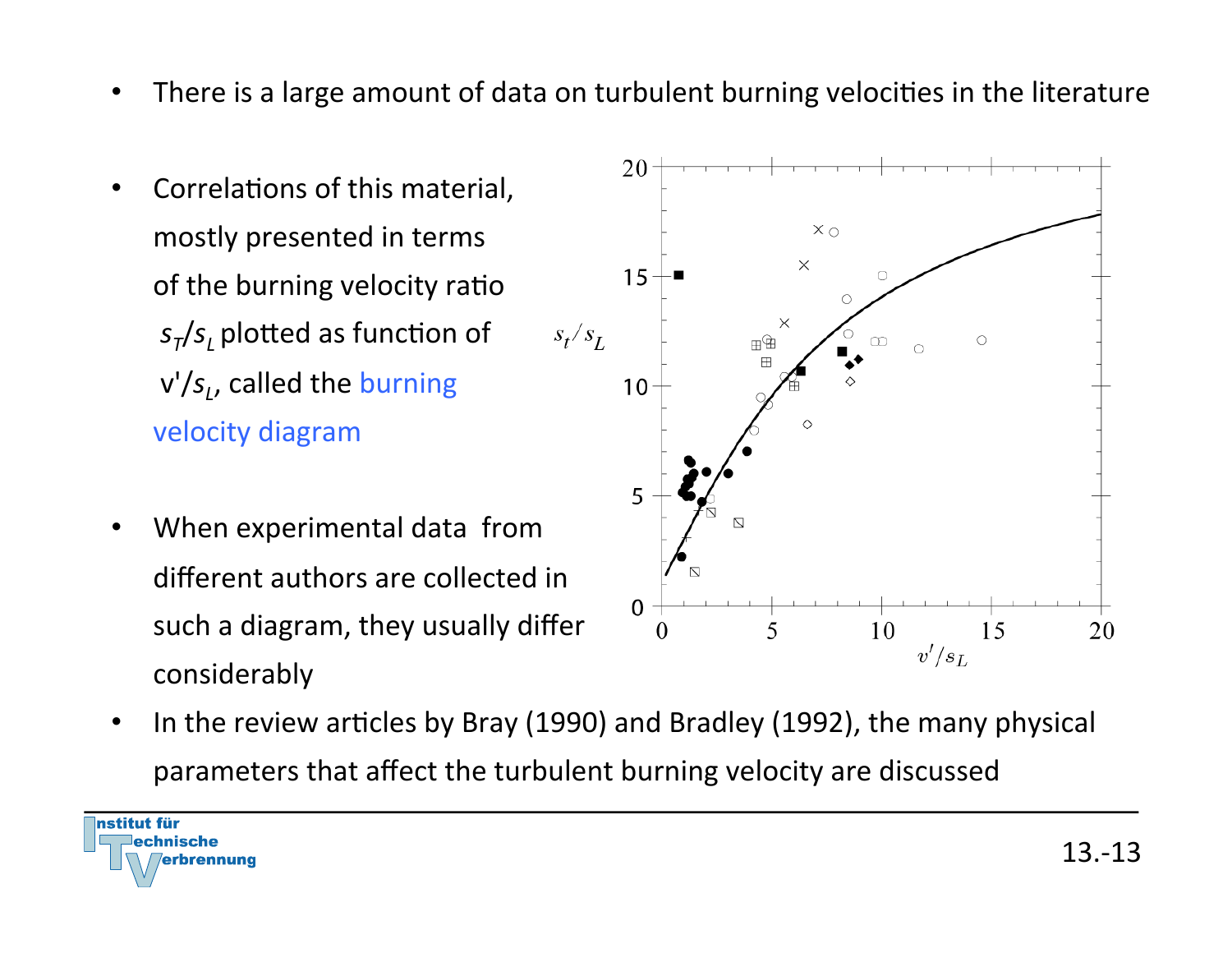### **A Model Equation for the Flame Surface Area Ratio**

• It was stated previously that the mean gradient  $\overline{\sigma} = |\overline{\nabla} \overline{G}|$  represents the flame surface area ratio

 $\overline{A}$ 

 $A_{.}$ 

- In the two-dimensional illustration, the instantaneous flame surface area  $A_T$  is identified with the length of the line  $G=G_0$ , where here the G-field is defined as  $G = x + F(y)$
- The blow-up shows that a differential section dS of that line and the corresponding differential section

dy of the cross sectional area A are related to each other by



original front

filtered front

 $dF$ 

ds

ß ldv



 $\boldsymbol{x}$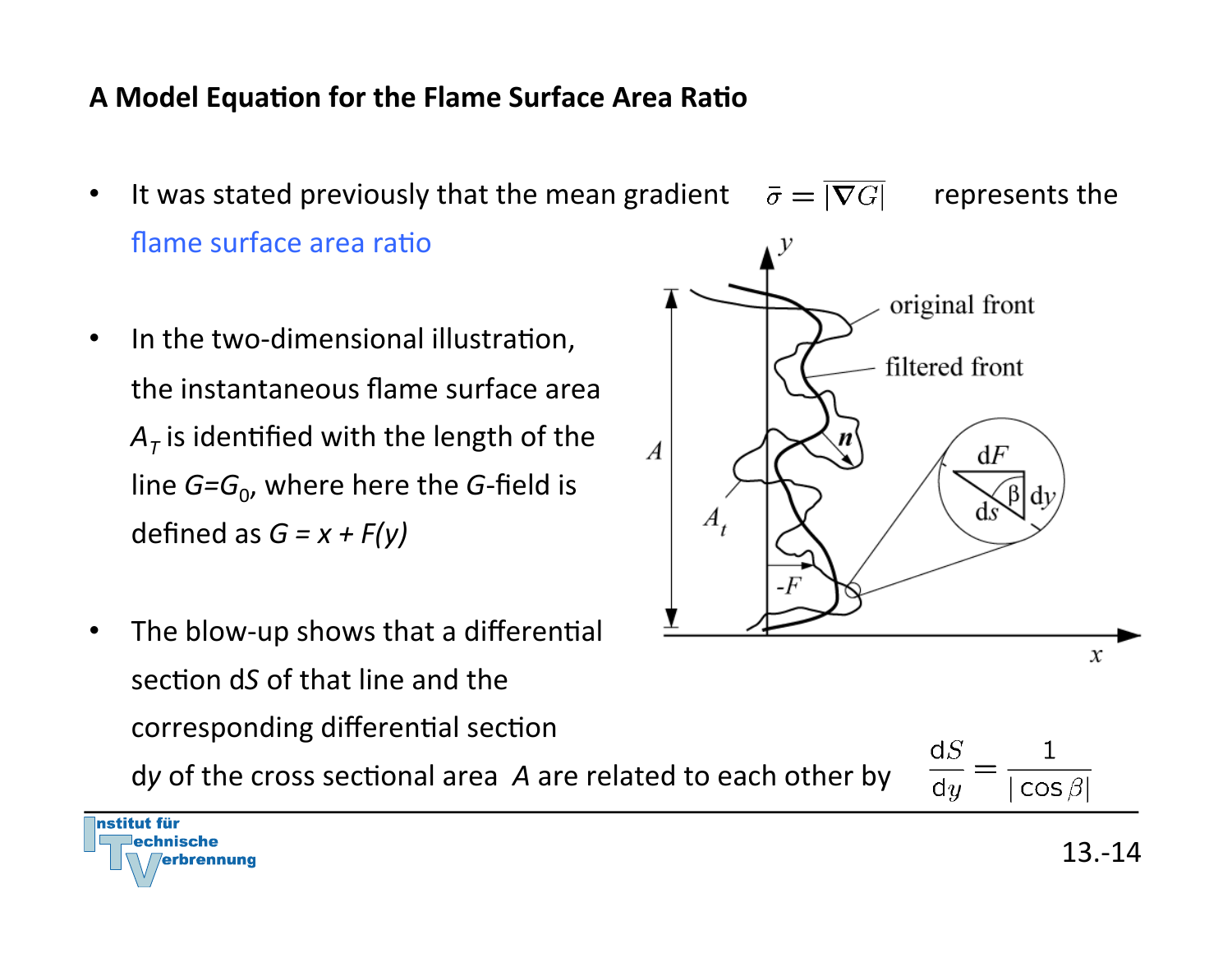• On the other hand, in two dimensions the gradient magnitude  $\sigma$  is given by

$$
\sigma = \left(1 + \left(\frac{\partial F}{\partial y}\right)^2\right)^{1/2}
$$

• It can be seen that  $\partial F/\partial y = \tan \beta$ which using  $1 + \tan^2 \beta = \frac{1}{\sqrt{2\pi}}$ relates  $\sigma$  to the angle  $\beta$  as  $\cos\beta$ 

$$
\sigma = \frac{1}{|\cos \beta|}
$$

and therefore the differential flame surface area ratio is equal to the gradient  $\sigma$ :

$$
\frac{\mathrm{d} S}{\mathrm{d} y} = \sigma
$$



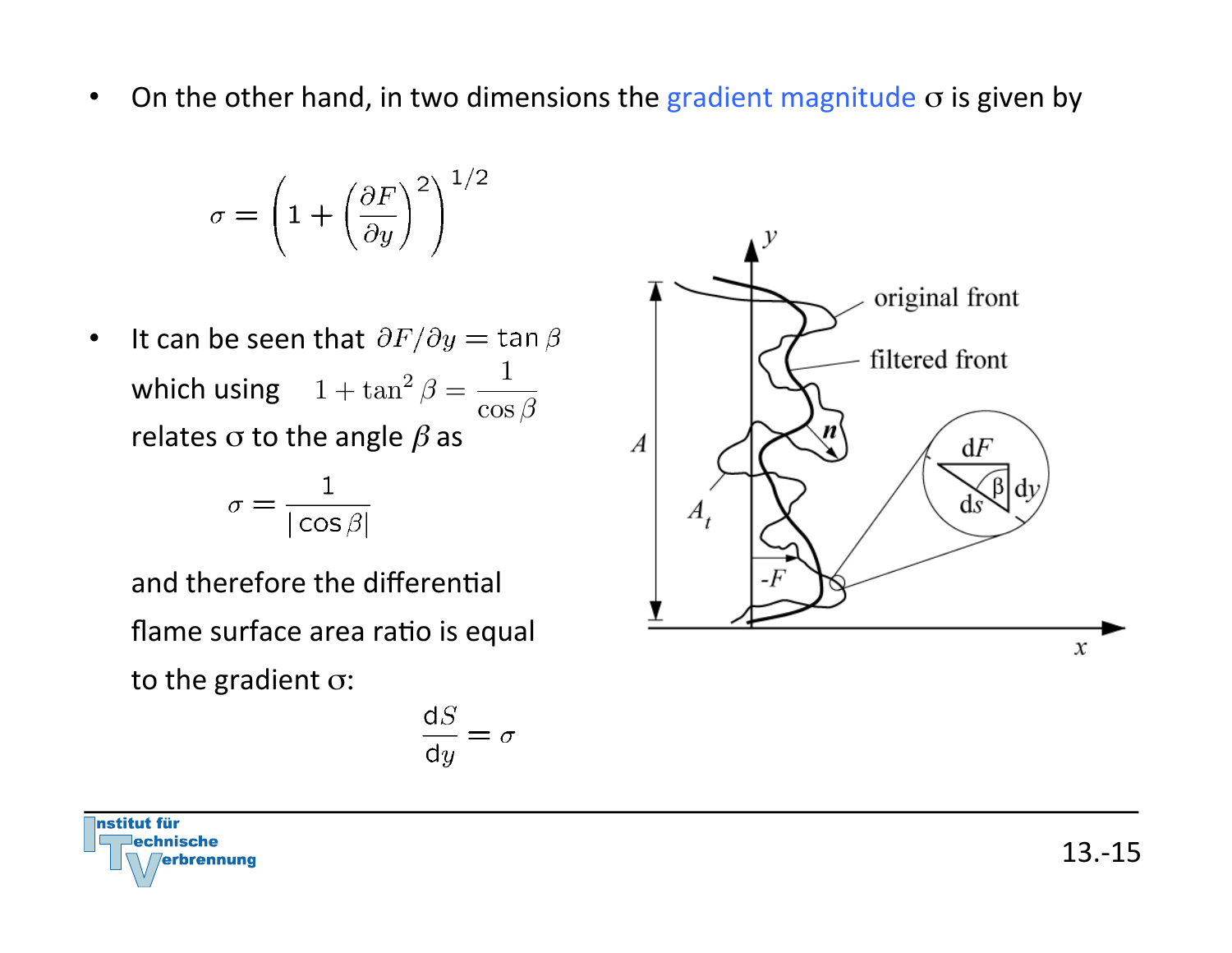• We now want to derive a modeled equation for the flame surface area ratio in order to determine the turbulent burning velocity

• An equation for  $\sigma$  can be derived from

$$
\rho \frac{\partial G}{\partial t} + \rho \boldsymbol{v} \cdot \boldsymbol{\nabla} G = (\rho s_L^0) \sigma - (\rho D) \kappa \sigma
$$

• For illustration purpose we assume constant density and constant values of  $s_{\scriptscriptstyle L}^{\,0}$  and  $D$ 

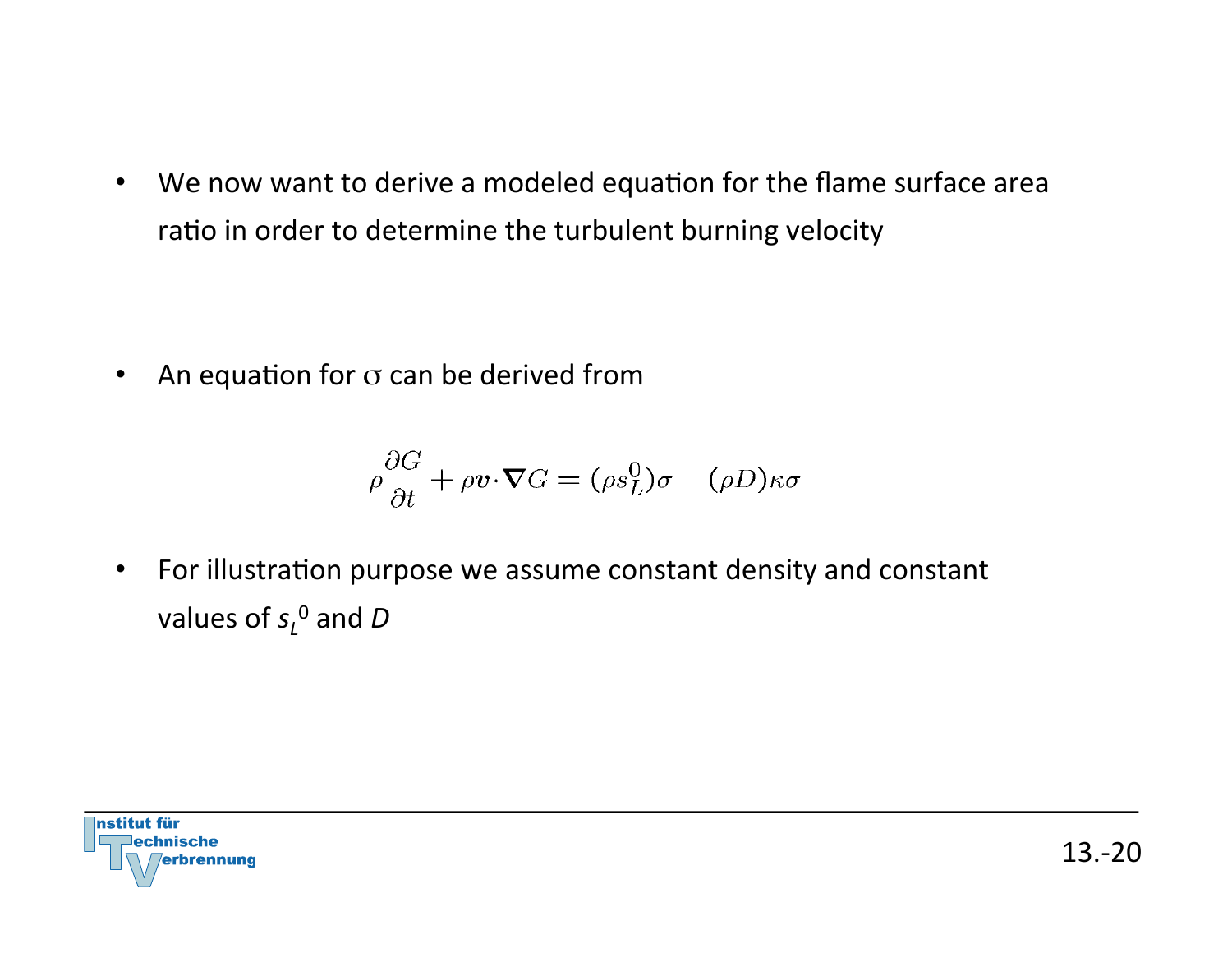• Applying the Nabla-operator to both sides of

$$
\rho \frac{\partial G}{\partial t} + \rho \mathbf{v} \cdot \nabla G = (\rho s_L^0) \sigma - (\rho D) \kappa \sigma
$$

and multiplying this with  $-n = \nabla G/\sigma$ one obtains 

$$
\frac{\partial \sigma}{\partial t} + v \cdot \nabla \sigma = -n \cdot \nabla v \cdot n \sigma + s_L^0 (\kappa \sigma + \nabla^2 G) + D n \cdot \nabla (\kappa \sigma)
$$

- The terms on the RHS are
	- 1. straining by the flow field, which amounts to a production of flame surface area
	- 2. Term containing the laminar burning velocity has a similar effect as kinematic restoration has in the variance equation
	- 3. Last term is proportional to *D* and its effect is similar to that of scalar dissipation in the variance equation

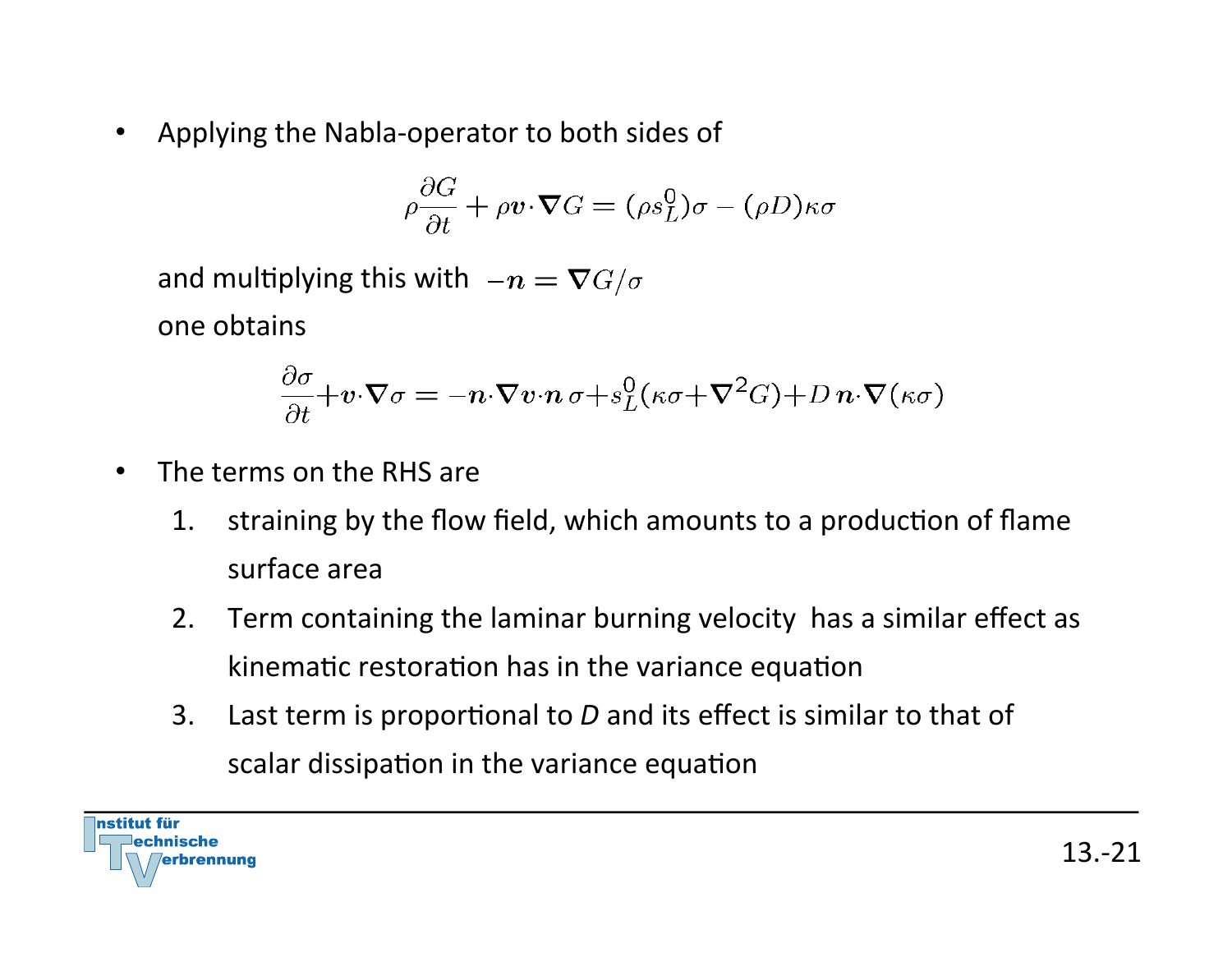Introducing appropriate models for the unclosed terms (Peters, 1999), the resulting model equation for the unconditional quantity  $\bar{\sigma}_t$  covering both regimes, is written as

$$
\bar{\rho}\frac{\partial \bar{\sigma}_t}{\partial t} + \bar{\rho}\tilde{v}\cdot\nabla\bar{\sigma}_t = \nabla_{||}\cdot(\bar{\rho}D_t\nabla_{||}\bar{\sigma}_t) \n+ c_0\bar{\rho}\frac{(-v''v'') : \nabla\tilde{v}}{\tilde{k}}\bar{\sigma}_t + c_1\bar{\rho}\frac{D_t(\nabla\tilde{G})^2}{\tilde{G}''^2}\bar{\sigma}_t \n- c_2\bar{\rho}\frac{s_L^0\bar{\sigma}_t^2}{(\tilde{G}''^2)^{1/2}} - c_3\bar{\rho}\frac{D\bar{\sigma}_t^3}{\tilde{G}''^2}.
$$

- The terms on the RHS are
	- 1. First term is turbulent transport
	- 2. The second term is production of flame surface area ratio due to mean velocity gradients
	- 3. The last three terms represent turbulent production, kinematic restoration, and scalar dissipation of the flame surface area ratio, respectively

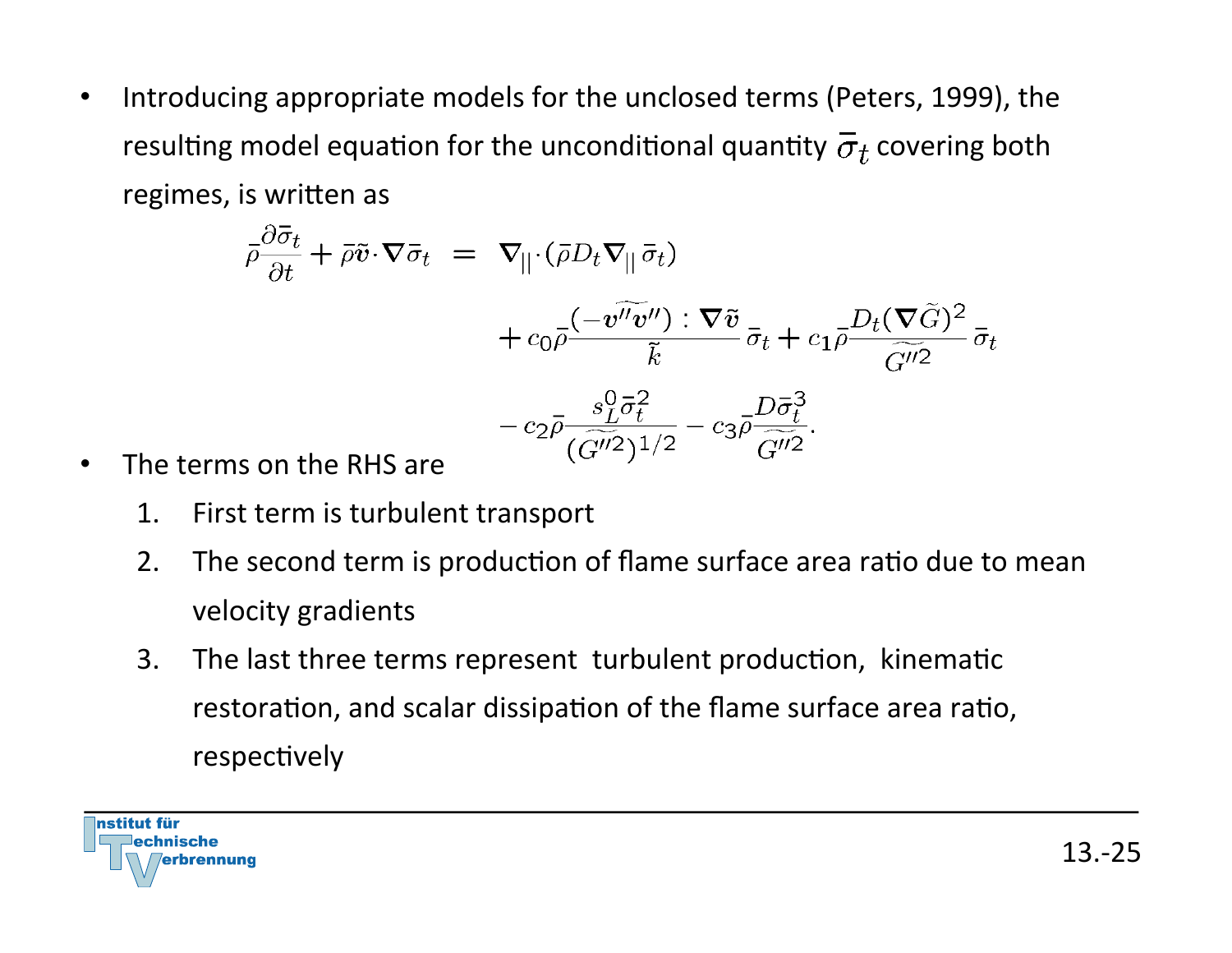- The production term due to velocity gradients is in general much smaller than production by turbulence and will be neglected
- Then, using using the assumption that production equals dissipation in the equation for the flame surface area ratio leads to an algebraic expression allowing the determination of the turbulent burning velocity

• Using 
$$
\ell_{F,t} = \frac{(\widetilde{G''^2}(x,t))^{1/2}}{|\nabla \widetilde{G}|}\bigg|_{\widetilde{G} = G_0}
$$

this relation becomes a quadratic equation for  $\sigma_t$ 

$$
c_1 \frac{D_t}{\ell_{F,t}^2} - c_2 \frac{s_L^0}{\ell_{F,t} |\nabla \tilde{G}|} - c_3 \frac{D}{\ell_{F,t}^2} \frac{\bar{\sigma}_t^2}{|\nabla \tilde{G}|^2} = 0.
$$

In Peters (2000) it is shown that the turbulent burning velocity  $s<sub>\tau</sub>$  is related to the mean flame surface area ratio as

$$
(\rho s_T^0) \mid \nabla \tilde{G} \mid = (\rho s_L^0) \, \bar{\sigma}_t.
$$

providing a quadratic equation for  $s<sub>\tau</sub>$ 

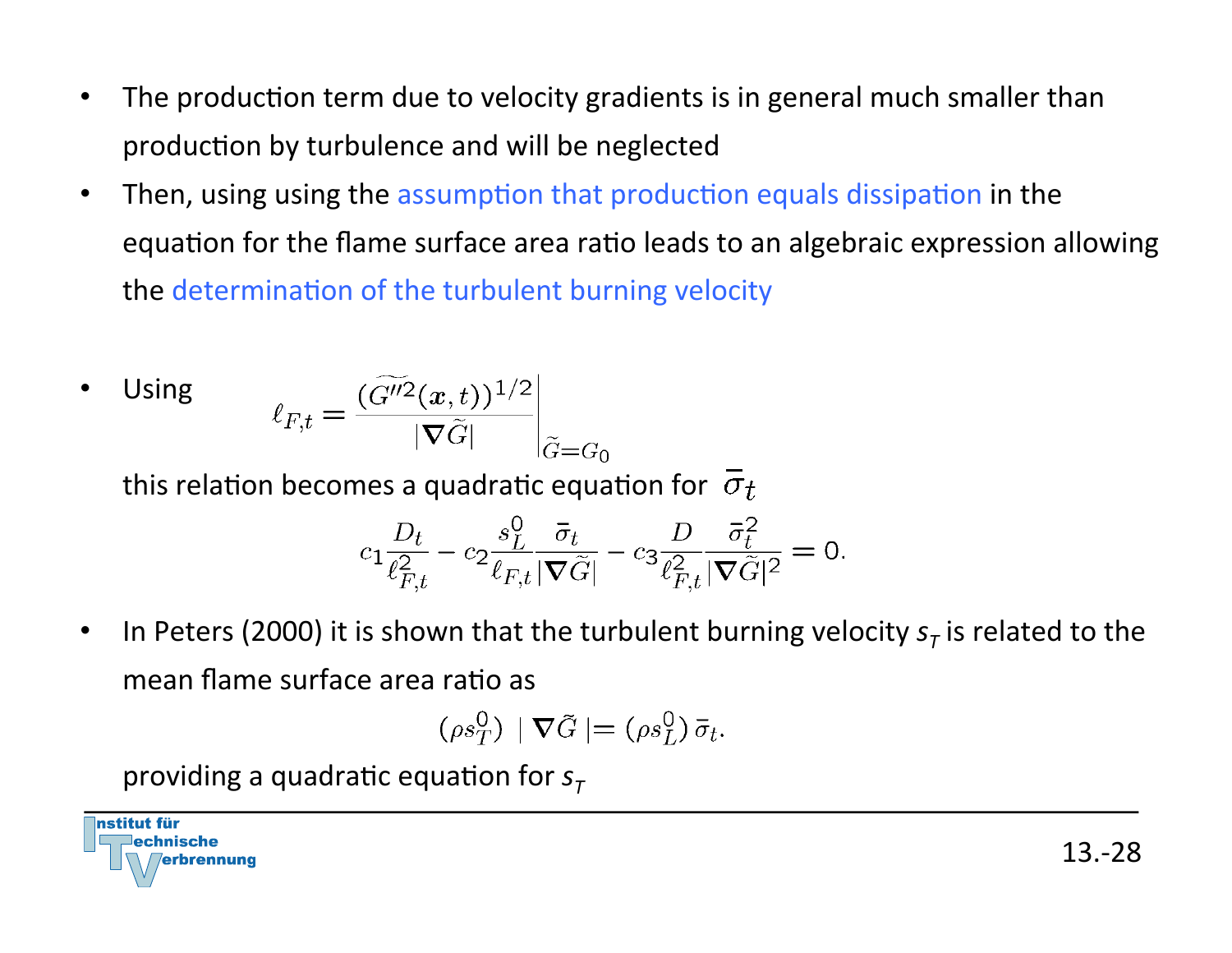• The difference  $\Delta s$  between the turbulent and the laminar burning velocity is then 

$$
\Delta s = s_T^0 - s_L^0 = s_L^0 \frac{\sigma_t}{|\nabla \tilde{G}|}
$$

• Taking only the positive root in the solution of

$$
\frac{\bar{\sigma}_t^2}{\nabla \tilde{G}|^2} + \frac{a_4 b_3^2 \ell}{b_1 \ell_F |\nabla \tilde{G}|} - a_4 b_3^2 \frac{v'\ell}{s_L^0 \ell_F} = 0
$$

this leads to the algebraic expression for Δs

$$
\frac{\Delta s}{s_L^0} = -\frac{a_4 b_3^2 \ell}{2 b_1 \ell_F} + \left[ \left( \frac{a_4 b_3^2 \ell}{2 b_1 \ell_F} \right)^2 + a_4 b_3^2 \frac{v'\ell}{s_L^0 \ell_F} \right]^{1/2}
$$

• The modeling constants used in the final equations are summarized in a table

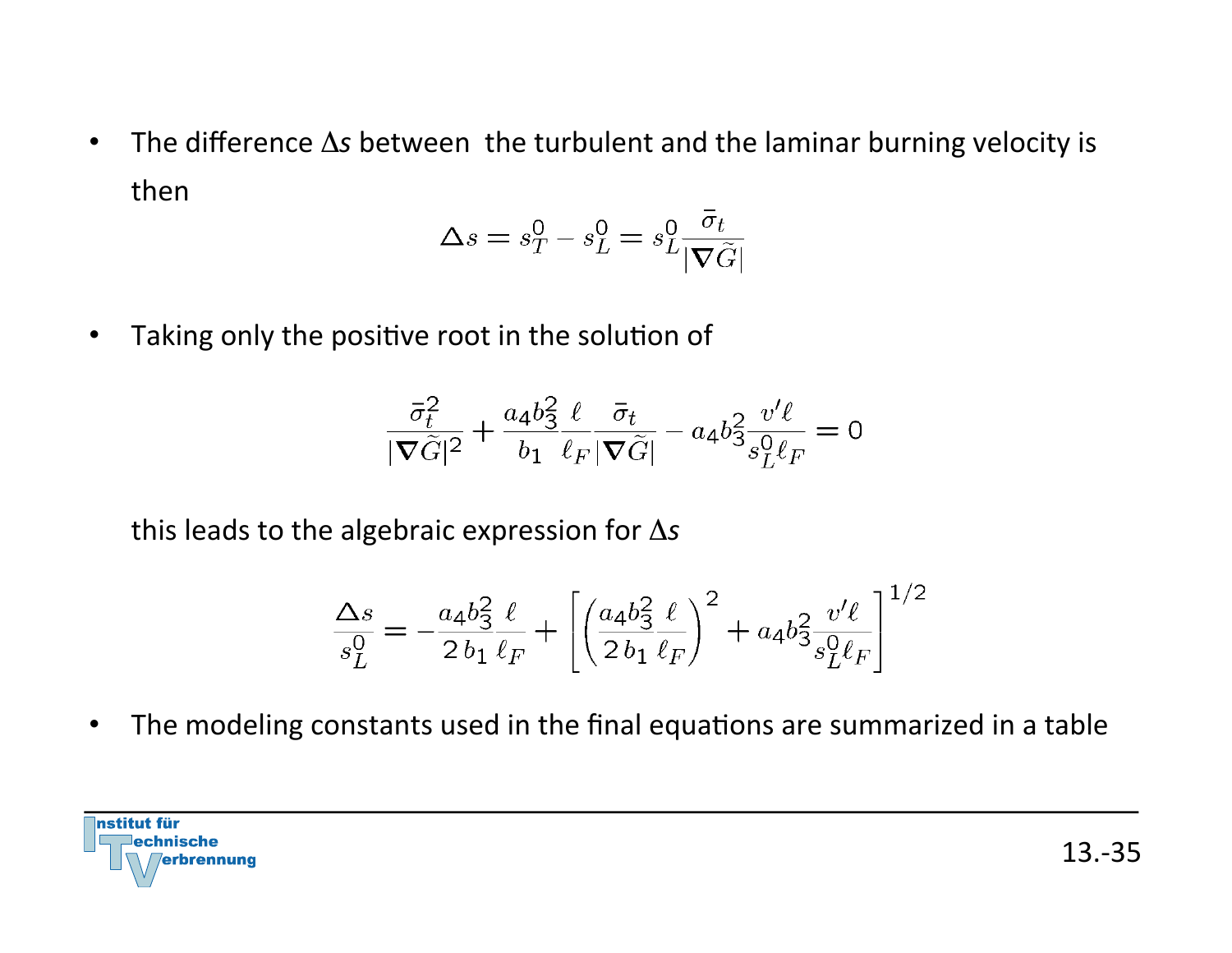| constant       | equation                              | suggested value | origin                                 |
|----------------|---------------------------------------|-----------------|----------------------------------------|
| $a_1$          | $\tilde{\varepsilon} = a_1 v'^3/\ell$ | 0.37            | Bray (1990)                            |
| $a_2$          | $\tilde{k} = a_2 v'^2$                | 1.5             | definition                             |
| $a_3$          | $\tau = a_3 \ell/v'$                  | 4.05            | $\tau = \tilde{k}/\tilde{\varepsilon}$ |
| $a_4$          | $D_t = a_4 v' \ell$                   | 0.78            | $D_t = \nu_t / \overline{0.7}$         |
| b <sub>1</sub> | $s_T = b_1 v'$                        | 2.0             | experimental data                      |
| $b_2$          | $\ell_{F,t} = b_2 \ell$               | 1.78            | $(2a_3a_4/c_s)^{1/2}$                  |
| $b_3$          | $s_T^0/s_L^0 = b_3(D_t/D)^{1/2}$      | 1.0             | Damköhler (1940)                       |
| $c_0$          | $c_0=c_{\varepsilon 1}-1$             | 0.44            | standard value                         |
| $c_1$          | Eq. $(13.18)$                         | 4.63            | <b>DNS</b>                             |
| c <sub>2</sub> | Eq. $(13.18)$                         | 1.01            | $a_4c_1/(b_1b_2)$                      |
| $c_3$          | Eq. $(13.18)$                         | 4.63            | $c_1 = c_3$                            |
| $c_{s}$        | Eq. $(12.47)$                         | 2.0             | spectral closure                       |

• Note that  $b_1$  is the only constant that has been adjusted using experimental data from turbulent burning velocity while the constant  $b_3$  was suggested by Damköhler (1940). The constant  $c_1$  was obtained from DNS and all other constants are related to constants in standard turbulence models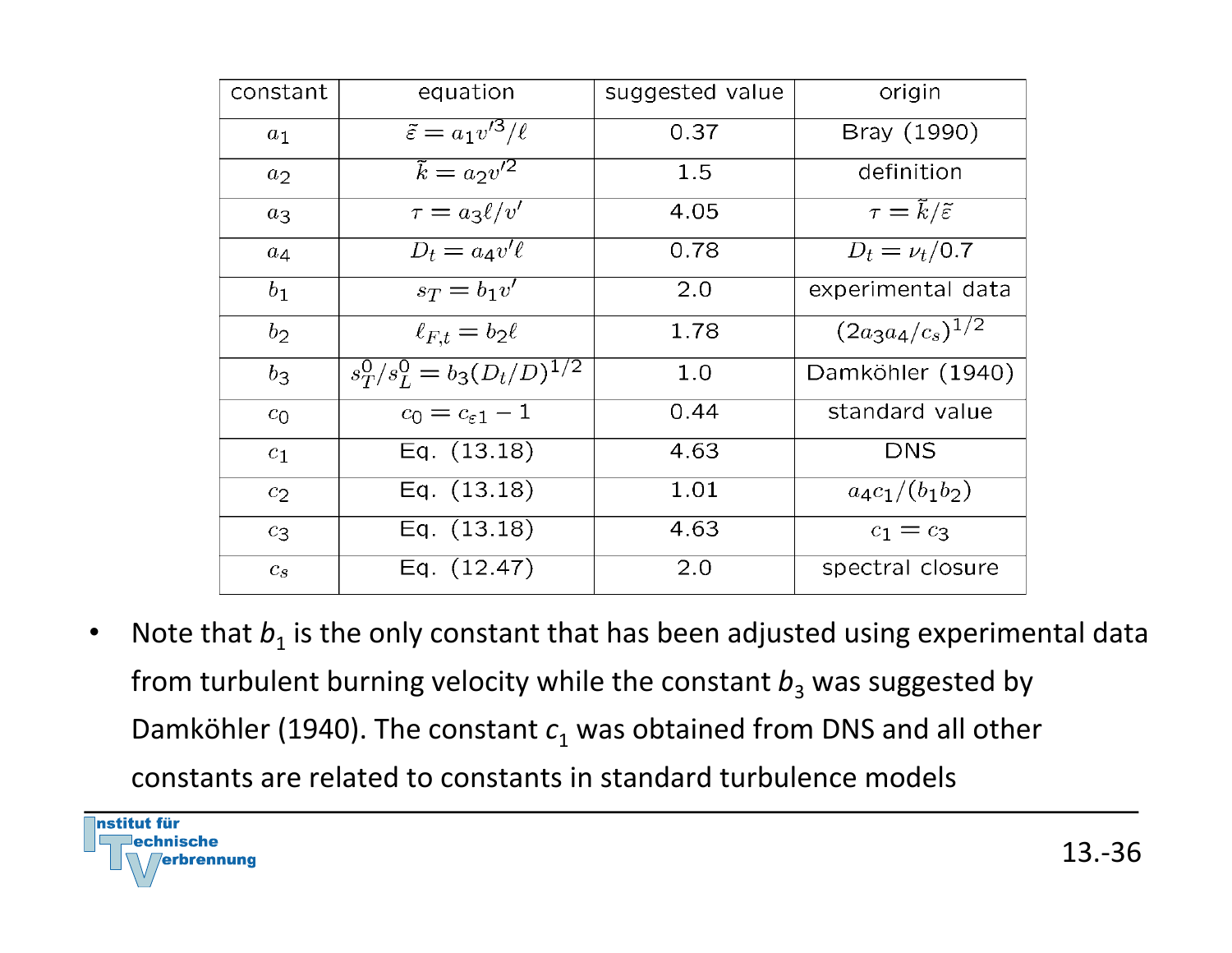$$
\frac{\Delta s}{s_L^0} = -\frac{a_4 b_3^2 \ell}{2 \, b_1 \, \ell_F} + \left[ \left( \frac{a_4 b_3^2 \ell}{2 \, b_1 \, \ell_F} \right)^2 + a_4 b_3^2 \frac{v' \ell}{s_L^0 \ell_F} \right]^{1/2}, \quad \text{Re}_t = \frac{v' \ell}{s_L^0 \ell_F}
$$

20

is compared with experimental data as in the burning velocity diagram, the turbulent Reynolds number appears as a parameter

• From the viewpoint of turbulence modeling this seems disturbing, since in free shear flows any turbulent quantity should be independent of the Reynolds number in the large Reynolds number limit 





• If 

20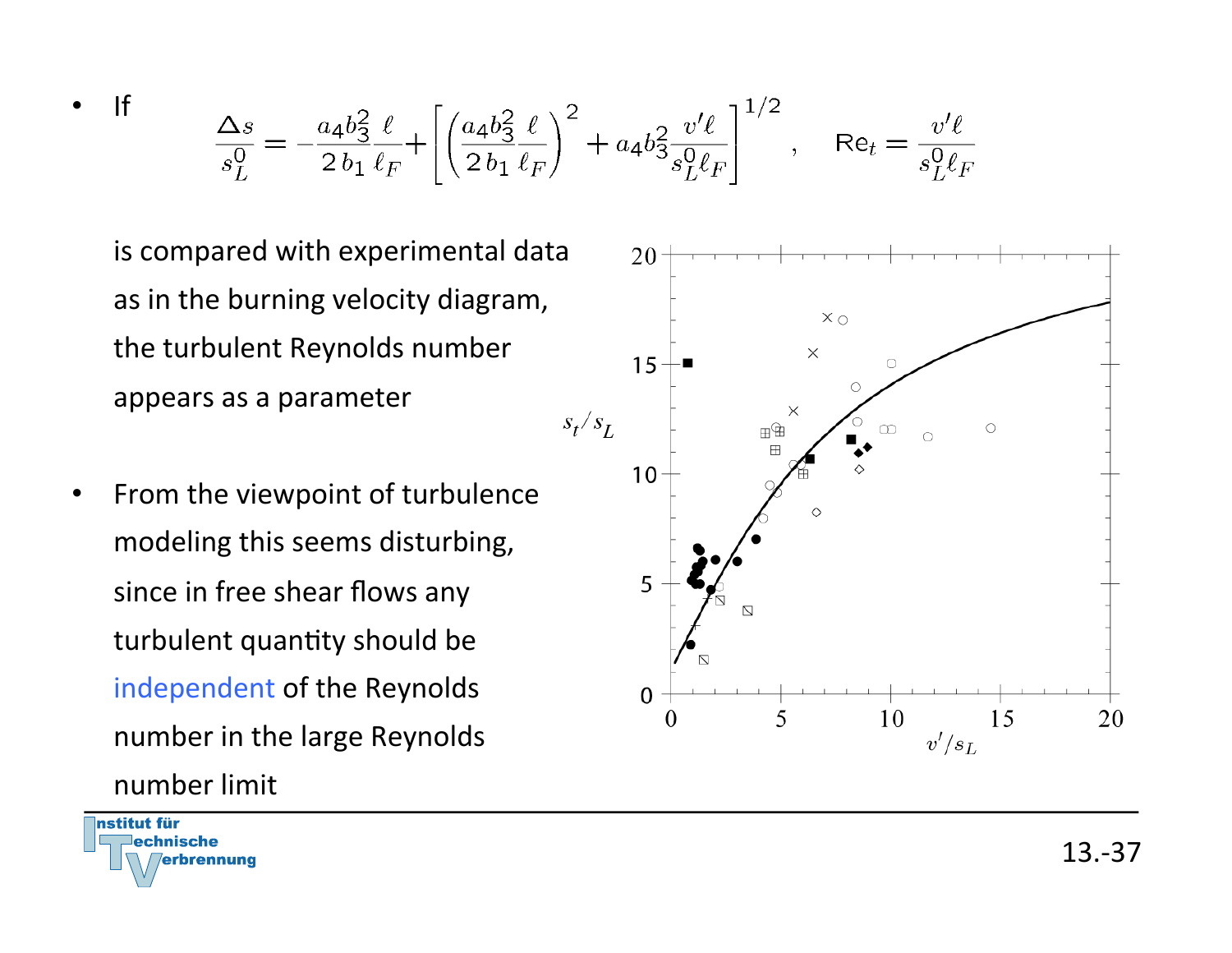- The apparent Reynolds number dependence turns out to be an artifact, resulting from the normalization of  $\Delta s$  by  $s_L^0$ , which is a molecular quantity whose influence should disappear in the limit of large Reynolds numbers and large values of  $v'/s$ <sub>l</sub>
- If the burning velocity difference  $\Delta s$  is normalized by *v'* rather than by  $s_L^0$ , it may be expressed as a function of the turbulent Damköhler number

$$
Da_t = s_L^0 \ell / v' \ell_F
$$

One obtains the form

$$
\frac{\Delta s}{v'} = -\frac{a_4 b_3^2}{2 b_1} Da_t + \left[ \left( \frac{a_4 b_3^2}{2 b_1} Da_t \right)^2 + a_4 b_3^2 Da_t \right]^{1/2}
$$

This is Reynolds number independent and only a function of a single parameter, the turbulent Damköhler number

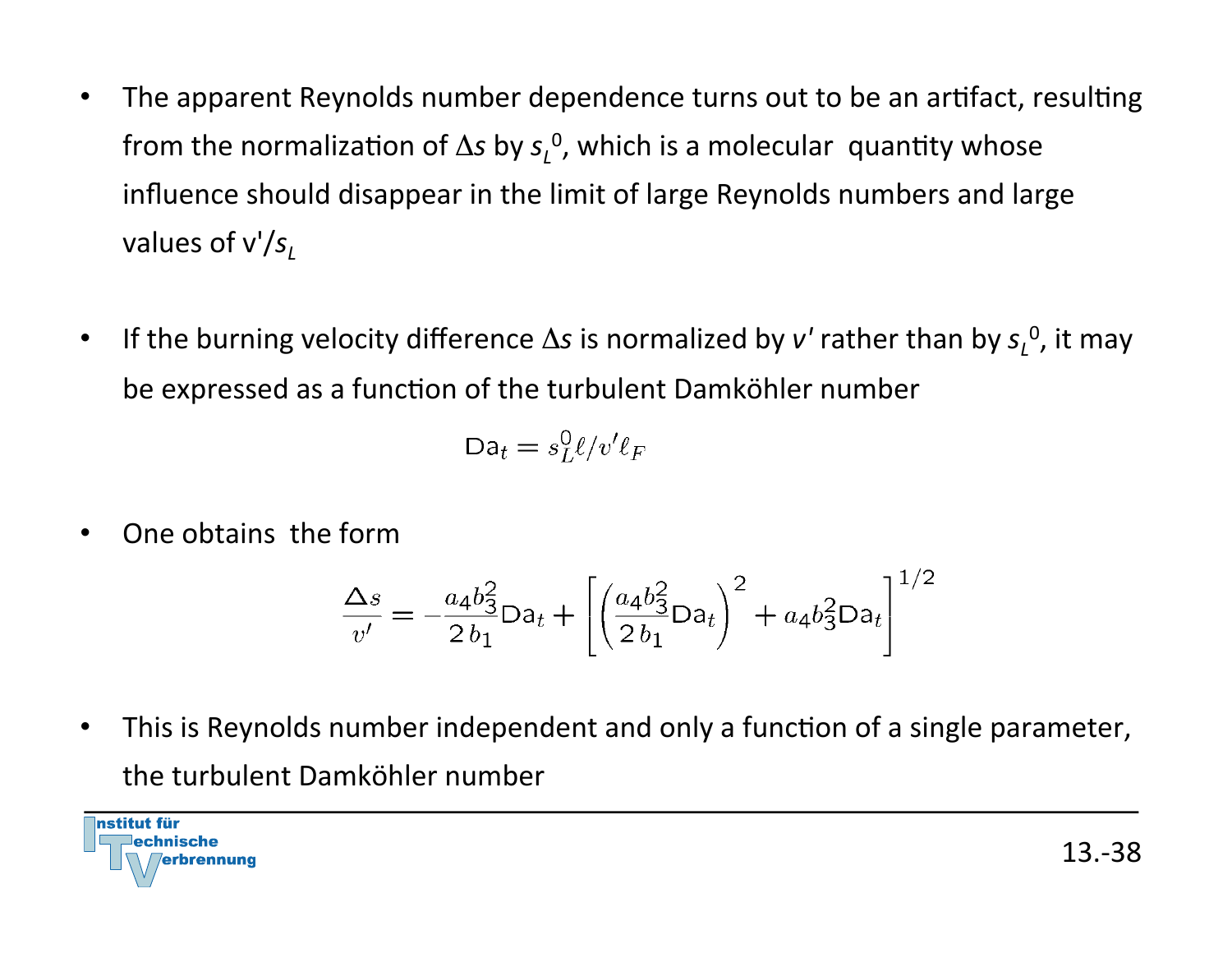• In the limit of large scale turbulence

 $\ell/\ell_F \to \infty$  or  $Da_t \to \infty$ 

it becomes Damköhler number independent

 $\cdot$  In the small scale turbulence limit

 $\ell/\ell_F \to 0$  or  $Da_t \to 0$ 

it is proportional to the square root of the Damköhler number

• A Damköhler number scaling has also been suggested by Gülder (1990) who has proposed

$$
\frac{\Delta s}{v'} = 0.62 \,\text{Da}_t^{1/4}
$$

as an empirical fit to a large set of burning velocity data

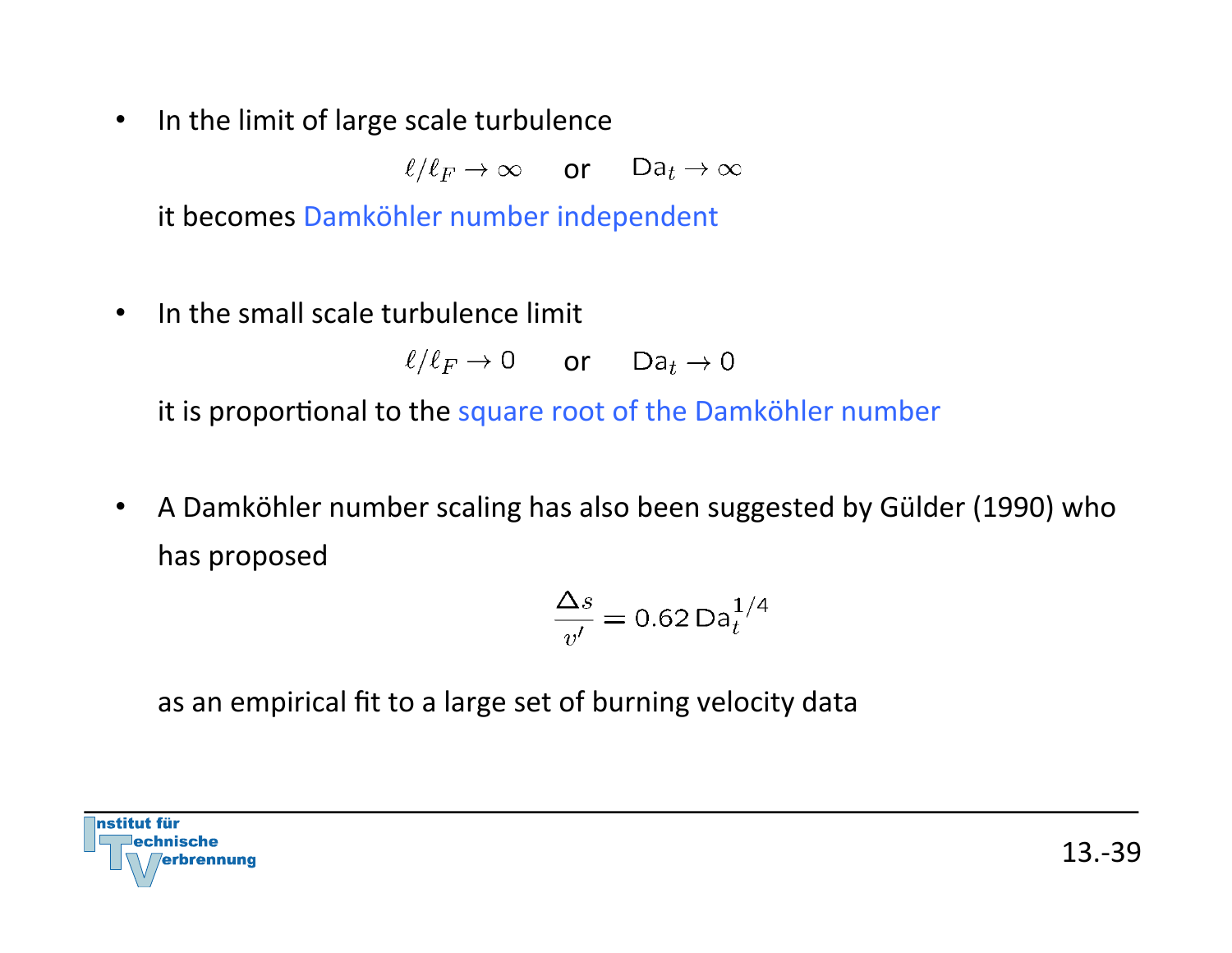#### • The correlations

$$
\frac{\Delta s}{v'} = -\frac{a_4 b_3^2}{2 b_1} Da_t + \left[ \left( \frac{a_4 b_3^2}{2 b_1} Da_t \right)^2 + a_4 b_3^2 Da_t \right]^{1/2} \qquad \frac{\Delta s}{v'} = 0.62 Da_t^{1/4}
$$

$$
\frac{\Delta s}{v'} = 1.53 \left(\frac{s_L^0}{v'}\right)^{0.3} \text{Da}_t^{0.15} \text{Le}^{-0.3} - \frac{s_L^0}{v'}
$$

from various sources are  $\Delta s/v'$ compared amongst each other and with data from the experimental data collection





13.-41